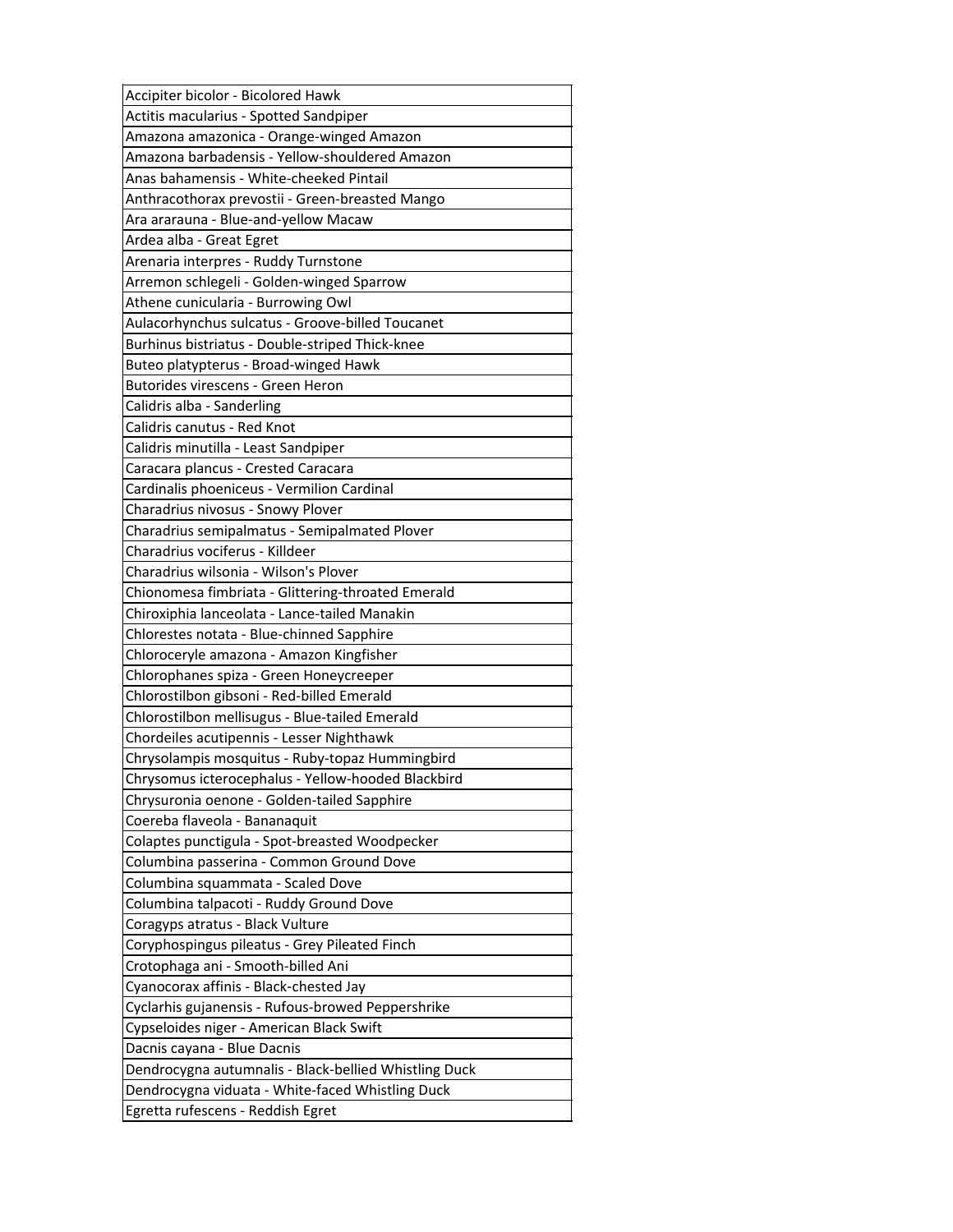| Egretta thula - Snowy Egret                                |
|------------------------------------------------------------|
| Elaenia flavogaster - Yellow-bellied Elaenia               |
| Elaenia frantzii - Mountain Elaenia                        |
| Elaenia parvirostris - Small-billed Elaenia                |
| Euphonia laniirostris - Thick-billed Euphonia              |
| Euphonia trinitatis - Trinidad Euphonia                    |
| Euphonia xanthogaster - Orange-bellied Euphonia            |
| Eupsittula pertinax - Brown-throated Parakeet              |
| Falco columbarius - Merlin                                 |
| Falco peregrinus - Peregrine Falcon                        |
| Formicivora grisea - Southern White-fringed Antwren        |
| Forpus passerinus - Green-rumped Parrotlet                 |
| Fregata magnificens - Magnificent Frigatebird              |
| Fulica americana - American Coot                           |
| Galbula ruficauda - Rufous-tailed Jacamar                  |
| Gallinula galeata - Common Gallinule                       |
| Gampsonyx swainsonii - Pearl Kite                          |
| Geranoaetus albicaudatus - White-tailed Hawk               |
| Hemithraupis guira - Guira Tanager                         |
| Hemitriccus margaritaceiventer - Pearly-vented Tody-Tyrant |
| Herpetotheres cachinnans - Laughing Falcon                 |
| Herpsilochmus rufimarginatus - Rufous-margined Antwren     |
| Himantopus mexicanus - Black-necked Stilt                  |
| Hydropsalis cayennensis - White-tailed Nightjar            |
| Hypnelus ruficollis - Russet-throated Puffbird             |
| Icterus chrysater - Yellow-backed Oriole                   |
| Icterus icterus - Venezuelan Troupial                      |
| Icterus nigrogularis - Yellow Oriole                       |
| Ictinia plumbea - Plumbeous Kite                           |
| Inezia tenuirostris - Slender-billed Inezia                |
| Larus dominicanus - Kelp Gull                              |
| Laterallus levraudi - Rusty-flanked Crake                  |
|                                                            |
| Lepidocolaptes souleyetii - Streak-headed Woodcreeper      |
| Leptotila verreauxi - White-tipped Dove                    |
| Leucophaeus atricilla - Laughing Gull                      |
| Megarynchus pitangua - Boat-billed Flycatcher              |
| Milvago chimachima - Yellow-headed Caracara                |
| Mimus gilvus - Tropical Mockingbird                        |
| Molothrus bonariensis - Shiny Cowbird                      |
| Mycteria americana - Wood Stork                            |
| Myiarchus tyrannulus - Brown-crested Flycatcher            |
| Myiodynastes maculatus - Streaked Flycatcher               |
| Myiophobus fasciatus - Bran-coloured Flycatcher            |
| Myiozetetes similis - Social Flycatcher                    |
| Nannopterum brasilianum - Neotropic Cormorant              |
| Numenius phaeopus - Eurasian Whimbrel                      |
| Nyctanassa violacea - Yellow-crowned Night Heron           |
| Nyctibius grandis - Great Potoo                            |
| Nycticorax nycticorax - Black-crowned Night Heron          |
| Ortalis ruficauda - Rufous-vented Chachalaca               |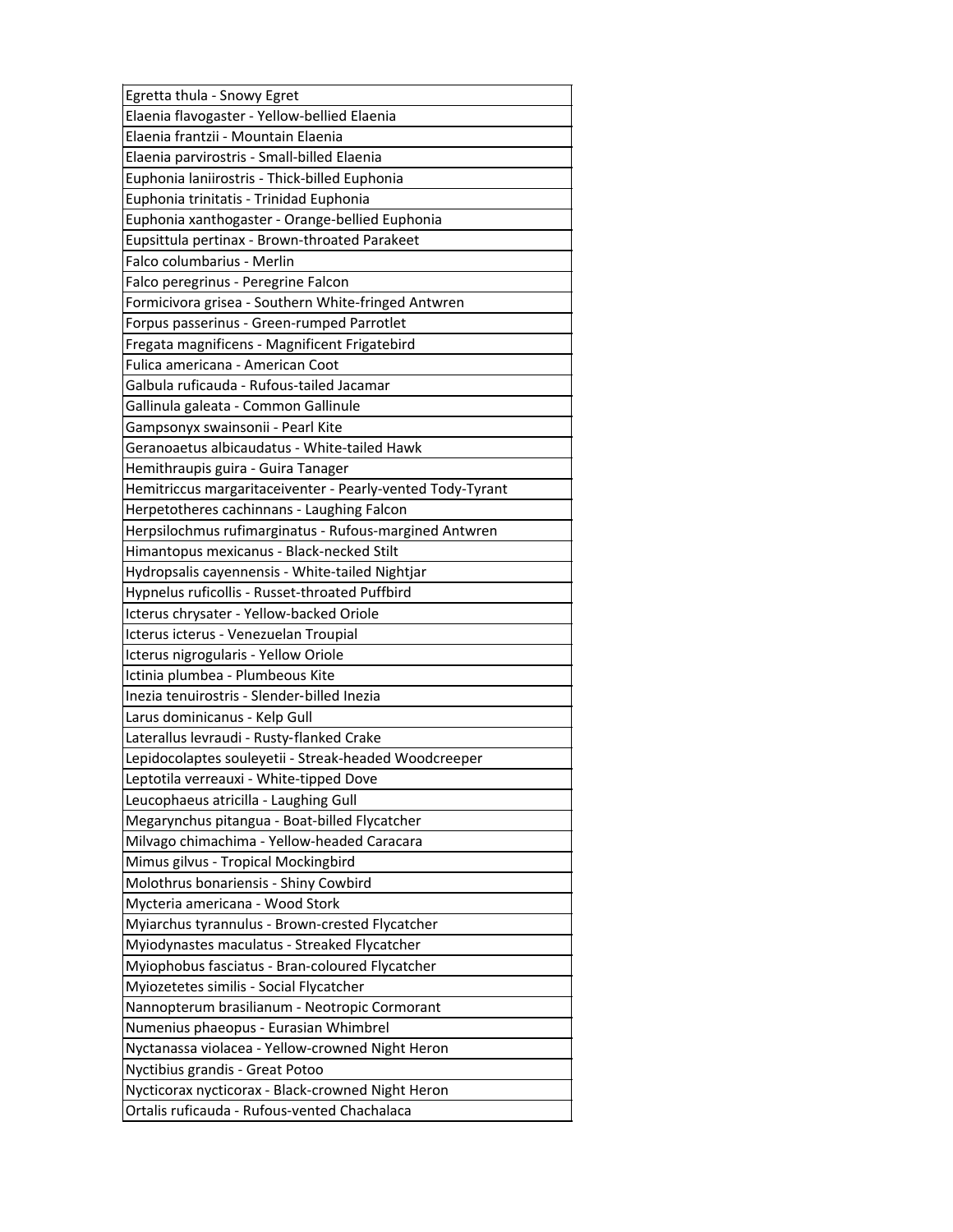| Pandion haliaetus - Western Osprey                   |
|------------------------------------------------------|
| Parabuteo unicinctus - Harris's Hawk                 |
| Parkesia noveboracensis - Northern Waterthrush       |
| Paroaria nigrogenis - Masked Cardinal                |
| Patagioenas corensis - Bare-eyed Pigeon              |
| Patagioenas fasciata - Band-tailed Pigeon            |
| Pelecanus occidentalis - Brown Pelican               |
| Penelope purpurascens - Crested Guan                 |
| Phaethornis augusti - Sooty-capped Hermit            |
| Phaethornis striigularis - Stripe-throated Hermit    |
| Phoenicopterus ruber - American Flamingo             |
| Picumnus squamulatus - Scaled Piculet                |
| Pipra filicauda - Wire-tailed Manakin                |
| Piranga flava - Red Tanager                          |
| Pitangus sulphuratus - Great Kiskadee                |
| Platalea ajaja - Roseate Spoonbill                   |
| Plegadis falcinellus - Glossy Ibis                   |
| Pluvialis squatarola - Grey Plover                   |
| Polioptila plumbea - Tropical Gnatcatcher            |
| Porphyrio martinica - Purple Gallinule               |
| Porzana carolina - Sora                              |
| Psarocolius decumanus - Crested Oropendola           |
| Pseudastur albicollis - White Hawk                   |
| Psittacula krameri - Rose-ringed Parakeet            |
| Pyrocephalus rubinus - Scarlet Flycatcher            |
| Quiscalus lugubris - Carib Grackle                   |
| Ramphocelus carbo - Silver-beaked Tanager            |
| Rupornis magnirostris - Roadside Hawk                |
| Sakesphorus canadensis - Black-crested Antshrike     |
| Saltator striatipectus - Streaked Saltator           |
| Saucerottia tobaci - Copper-rumped Hummingbird       |
| Setophaga aestiva - American Yellow Warbler          |
| Setophaga dominica - Yellow-throated Warbler         |
| Setophaga petechia - Mangrove Warbler                |
| Setophaga ruticilla - American Redstart              |
| Sicalis flaveola - Saffron Finch                     |
| Spatula discors - Blue-winged Teal                   |
| Spinus psaltria - Lesser Goldfinch                   |
| Spizaetus tyrannus - Black Hawk-Eagle                |
| Sporophila intermedia - Grey Seedeater               |
| Sporophila minuta - Ruddy-breasted Seedeater         |
| Sterna dougallii - Roseate Tern                      |
| Sterna hirundo - Common Tern                         |
| Sternoclyta cyanopectus - Violet-chested Hummingbird |
| Sternula antillarum - Least Tern                     |
| Sublegatus arenarum - Northern Scrub Flycatcher      |
| Tachybaptus dominicus - Least Grebe                  |
| Tachyphonus rufus - White-lined Tanager              |
|                                                      |
| Thalasseus acuflavidus - Cabot's Tern                |